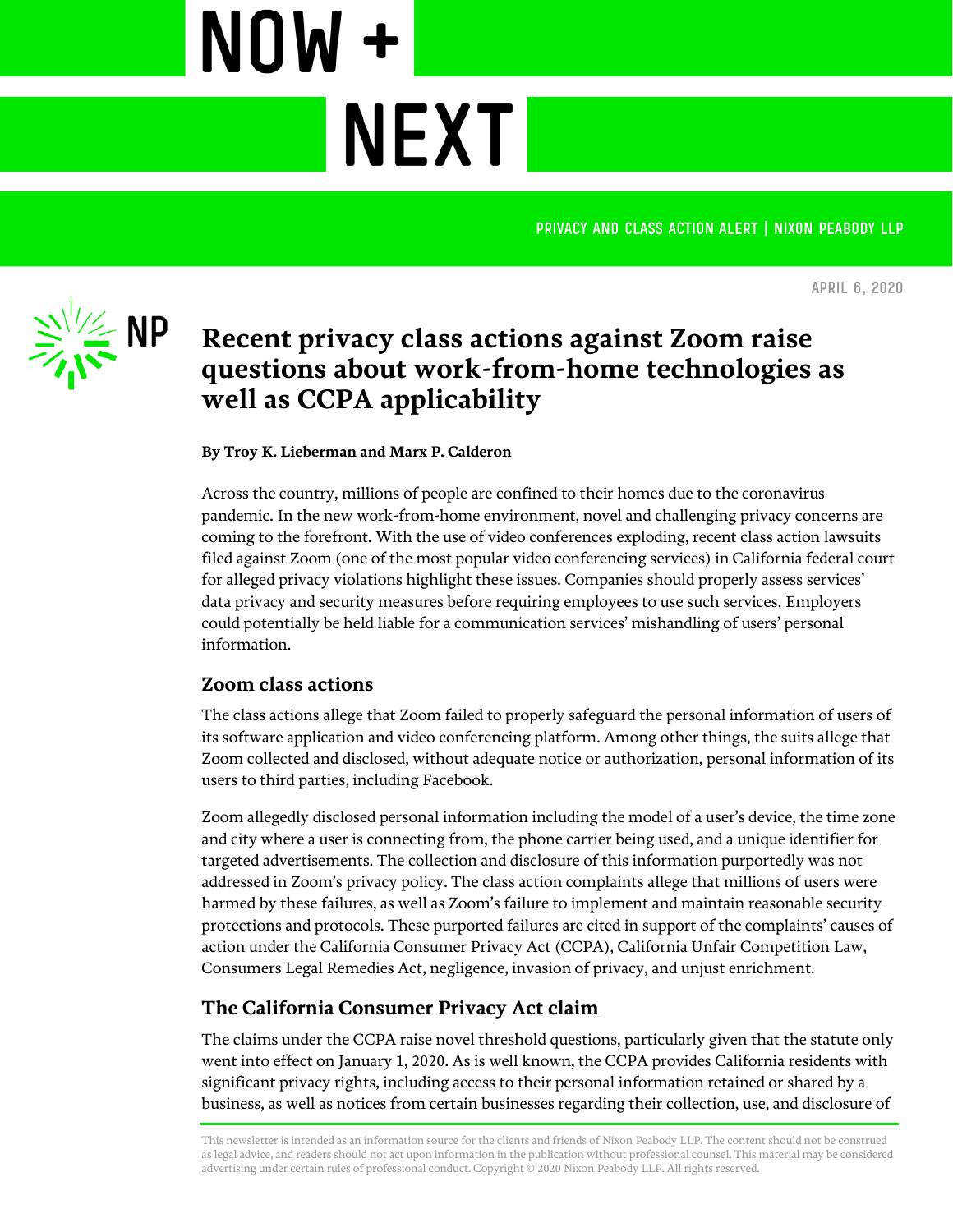personal information. Thus far, it has been generally understood that a business's violation of these provisions is only enforceable by the California Attorney General (and such enforcement will not begin until July 1, 2020). The CCPA's very limited private right of action provides California residents recourse when their "nonencrypted and nonredacted personal information" is "subject to an unauthorized access and exfiltration, theft, or disclosure as a result of the business's violation of the duty to implement and maintain reasonable security procedures." Cal. Civ. Code § 1798.150(a). It is generally understood, in other words, that this limited private right of action only applies when there has been a data breach (i.e., unauthorized access) which compromises user data.

However, the complaints against Zoom do not allege a data breach; rather they attempt to interpret the CCPA's private right of action (likely in an effort to recover the CCPA's statutory damages) to apply to the "unauthorized disclosure" of personal information (i.e., sharing personal information with a known business partner)—rather than the CCPA's requirement of "unauthorized access *and* . . . disclosure."

Additionally, the CCPA's private right of action provisions do not include the CCPA's otherwise broad definition of "personal information." Instead, those provisions apply only when sensitive personal information—defined under the state's breach notification law (e.g*.*, social security number, payment card information, health information)—is accessed and disclosed. The complaints against Zoom do not focus on this type of sensitive information.

Therefore, Zoom likely has many arguments supporting dismissal of the CCPA claim early in the litigation. The court's handling of these threshold CCPA questions will be interesting and instructive for future CCPA plaintiffs and defendants.

## **The remaining claims**

The complaints against Zoom also assert additional claims, including unfair business practices and negligence, apparently based on the alleged underlying failure to comply with the CCPA. However, the CCPA appears on its face to preclude individuals from using it as a basis for other causes of action: "Nothing in this title shall be interpreted to serve as the basis for a private right of action under any other law." Cal. Civ. Code § 1798.150(c). The plaintiffs appear to be testing this language, and the court's interpretation of this CCPA provision will similarly prove instructive in future CCPA litigation.

## **Potential employer liability? What this means for your business:**

While not yet an issue in the current Zoom litigation, an obvious question for employers is whether they can, or should, mandate that at-home employees use certain technologies as part of their dayto-day business operations. It does not seem far-fetched to envision a scenario where an employee sues an employer, claiming he or she has been harmed by substandard privacy and security practices of third-party services that the employer required the employee to use.

Plaintiffs firms may be working from home—but they're still working! It is important for businesses to remain vigilant and aware of potential concerns surrounding their new remote workforce. In light of the novel challenges business face with employees working from home, here are some things employers can do to limit their liability and protect their employees:

— Do not require or recommend employees use a communication service that has not been adequately vetted by the employer or its attorneys. If, for example, a service's privacy policy does not appear on its face to comply with notice and transparency requirements (or if an